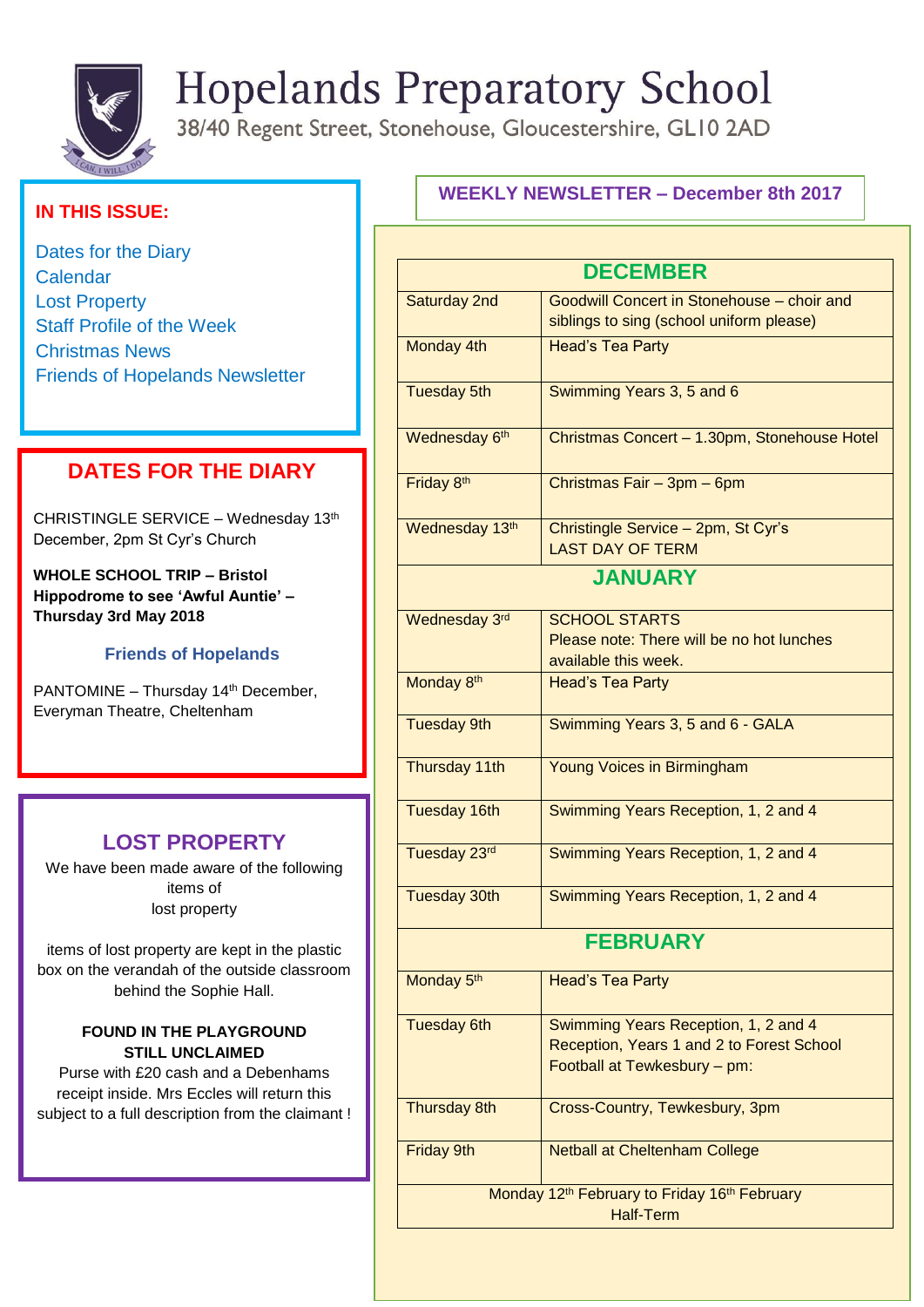

#### **MRS JULIE CHARLES THE BELFAST BEAUTY (who tells 'em like Frank Carson)**

Mrs Charles joined Hopelands in the spring of 2011. Since then her infectious laugh can be heard ringing through the corridors and classrooms at all times of day. She says that her well-known love of Prosecco is not in the least bit related to this.

Julie loves Christmas, so much so that it was only when putting up this year's Christmas Tree (yes, already) that she realised it didn't fit in the house. NASA apparently has reported being able to see her decorations from space.

Mrs Charles also loves cats, the more deranged the better. She can often be found in the school playground attending to injured cats, birds, woodlice, children.

In her spare time Mrs Charles enjoys sampling the various local licensed restaurants. Her great ambition is to either open a Cat Hostelry or go Tiger Shooting (with a camera of course) in the depths of Bengal.

## **SPORTS BOARD**



**Wycliffe Junior Squash Club Wednesday 6.00 – 6.45pm During Term Time Contact Jonny Harford** [Jonny.harford@wycliffe.co.uk](mailto:Jonny.harford@wycliffe.co.uk)



Having fun in Friday Sports Club…

…and Netball



#### **Flu Immunisation: catch-up clinics for eligible children**

Seasonal flu vaccinations are being offered in schools to all children from Reception to Year 4 Children who missed their school clinic can attend a catch-up clinic *by appointment only*:

Please see the attached poster for details.